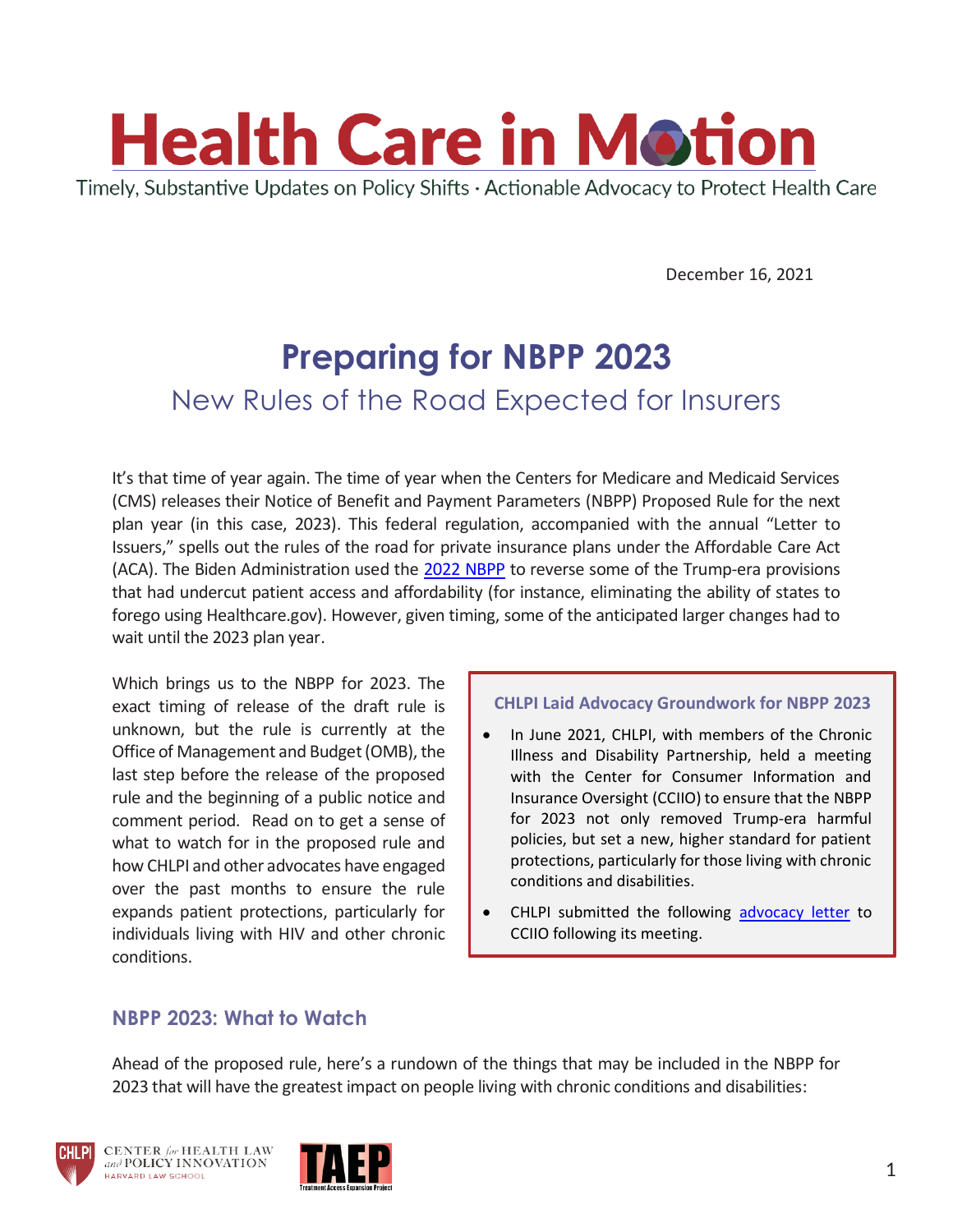## *Standardized Plan Options*

Standardized plans are meant to reduce consumer confusion by offering uniform cost sharing within certain market insurance categories (known as metal levels) and providing consumers access to plan options with affordable cost sharing. By standardizing plan cost sharing, consumers are able to focus on other important areas where plans differ, such as provider networks.

The history of standardized plan options is varied across the country. Several states – including [Massachusetts and Washington](https://www.commonwealthfund.org/blog/2021/state-efforts-standardize-marketplace-health-plans) - embraced standardized plan options early to help make it easier for consumers in their states to compare plans. In 2017, under the Obama Administration, issuers selling plans on the federal Marketplace, or Healthcare.gov, were given the option to offer a set of standardized plans known as "simple choice" plans. Simple choice plans offered uniform cost sharing and a set of pre-deductible benefits. However, in 2019, the Trump Administration ended this option. The plot twisted on standardized plans yet again in April 2021 when a federal district court in Maryland issued a decision in *[City of Columbus v.](https://casetext.com/case/city-of-columbus-v-cochran-1)  [Cochran](https://casetext.com/case/city-of-columbus-v-cochran-1)*. That case involved a challenge to several Trump-era ACA changes, including the decision to eliminate the simple choice standardized plan options and the decision to roll back network adequacy protections (more on that below). Following the court decision, these two policy issues

#### **Standardized Plan Advocacy Priorities**

- Prohibit co-insurance (where plans charge a percentage of the cost of a treatment or service instead of a flat dollar amount) and cap monthly prescription drug cost sharing.
- Require certain services  $-$  for instance prescription drugs and mental health services – to be covered pre-deductible.
- Allow consumers to smooth cost sharing over 12 months. This would help ensure individuals who have high health care utilization (e.g., those who rely on highcost brand or specialty drugs) do not have to pay thousands and thousands of dollars as they meet their deductible and out-ofpocket maximum early in the year.

were remanded back to CMS for further action. CMS did not have enough time to get these major provisions into the NBPP for the 2022 plan year and announced it would delay action to NBPP 2023.

So what's on the table for standardized plan provisions in NBPP 2023? Advocates – including CHLPI – are pushing for standards that recognize the disproportionate costs incurred by people with higher health care utilization and that allow consumers to adequately predict the health care costs they will shoulder. CHLPI and its advocacy partners emphasize that standardized plans must not only be attractive to young, relatively healthy people looking for a good health insurance deal. Plan choices must ensure that individuals with chronic conditions and disabilities have access to affordable coverage and respond to the reality that health status is not static: all beneficiaries must have meaningful protection against high out-of-pocket costs for medical care.

### *Provider Network Adequacy*

The court in *City of Columbus v. Cochran* also vacated a policy that eliminated federal review of provider network adequacy standards. Thus, CMS will also be issuing new standards on network adequacy in NBPP 2023. Advocates have urged CMS to think big when it comes to these protections:



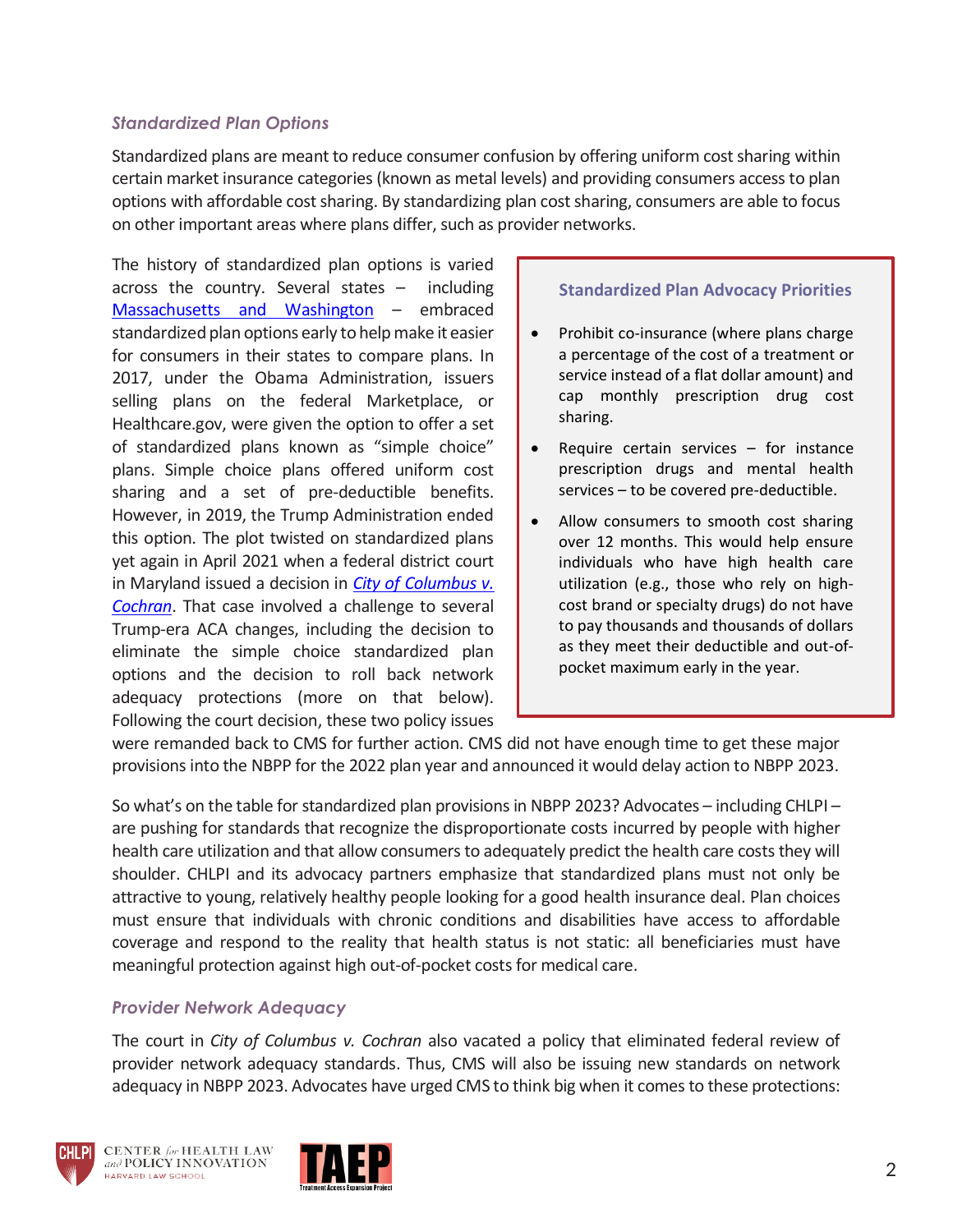to not only reinstate Obama-era federal review provisions, but to also add protections that strengthen provider availability and accessibility requirements. Advocates ask that these requirements include implementation of specific time and distance standards; transparency requirements that require plans to note specialty and safety net provider designations, race/ethnicity, and other important provider details; stronger [Essential Community Provider](https://www.kff.org/other/state-indicator/definition-of-essential-community-providers-ecps-in-marketplaces/?currentTimeframe=0&sortModel=%7B%22colId%22:%22Location%22,%22sort%22:%22asc%22%7D) (ECP) standards (e.g., require plans to cover a higher number of ECPs, which include Ryan White HIV/AIDS Providers and other safety net providers primarily serving low-income communities); and new requirements to ensure that issuers meet network adequacy standards with first tier providers, rather than creating a secondary provider tier (often including specialists) with higher cost sharing.

#### *Prescription Drug Access and Affordability*

With a new Administration, there may be opportunities to enhance protections that would benefit people living with chronic conditions who depend on high-cost medications. CHLPI has engaged directly with federal officials in meetings and written comments to advocate for stronger non-discrimination standards and meaningful monitoring and enforcement to ensure compliance. Topline issues to watch (and hope) for in the NBPP are:

- Prohibition on co-pay accumulator policies (plan policies that do not count manufacturer copay card payments toward a beneficiary's deductible or outof-pocket maximum) when there is no generic equivalent;
- Specific language defining and prohibiting "adverse tiering" or the practice of placing all or substantially all drugs used to treat a certain condition on the highest costsharing tiers;
- Prohibition on mid-year formulary changes that remove a drug from a formulary or move it to a higher costsharing tier; and
- Stronger requirements for state and federal meaningful review of plan formularies and use of non-discrimination tools to identify discriminatory plan designs.

## **CHLPI in Court: Upholding Non-Discrimination Protections**

- In October 2021, CHLPI submitted an amicus brief in *[CVS v. Doe](https://chlpi.org/wp-content/uploads/2021/12/CVS-v-Doe-CHLPI-Amicus.pdf)*, a case before the U.S. Supreme Court involving a challenge by CVS to the application of a "disparate impact" analysis under the ACA's Section 1557 nondiscrimination protections when determining if plan designs (e.g., specialty pharmacy requirements) discriminate against people with disabilities. Before the case could be heard, CVS withdrew its challenge. CHLPI will continue to monitor and respond to challenges to the ACA's non-discrimination protections, particularly as they apply to plan designs that disproportionately harm people living with chronic conditions and disabilities.
- In November 2021, CHLPI filed another amicus brief in *[T.S. v. Heart of CarDon, LLC](https://chlpi.org/wp-content/uploads/2021/12/T.S.-v.-Heart-of-CarDon-Amicus-Brief-7th-Cir.-As-filed.pdf)*, a case before the Seventh Circuit Court of Appeals involving a challenge to the ACA's Section 1557 non-discrimination protections' application to an employer benefit plan offered by a nursing home that receives federal funds. CHLPI and others argued that the letter and spirit of the ACA's nondiscrimination protections apply to *any* insurance benefit plan offered by an entity receiving federal funds. A decision is pending.